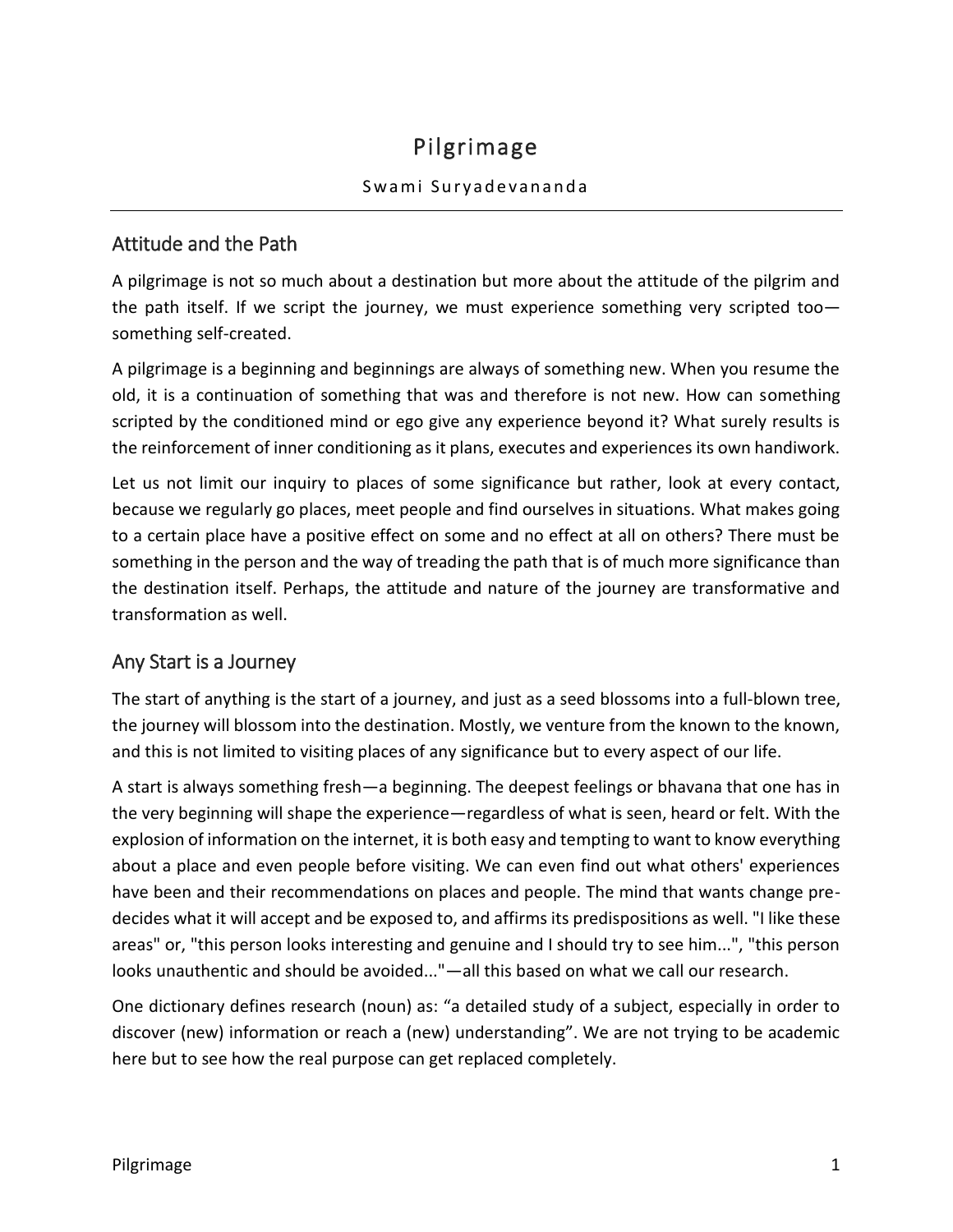To study, discover new information or reach a new understanding, one has to be new to face things afresh—there has to be this freshness in approach which must continue throughout the encounter. This applies not just to visiting places and meeting people but to everything—to include listening, seeing and reading or study. As long as we approach the new with a mind that is old, tainted, colored and conditioned—it is impossible to experience anything new. Like contacts like, and the old will only contact the old and only reinforce conditioning by strengthening impressions.

Each day overflows with the new—there is nothing old in life. How is it that our lives feel old and tiresome when we are constantly facing the ever new?

When the ever-new is seen with the old—a mind heavily conditioned and overflowing with likes, dislikes and hopes—the new is never seen or experienced. As is the heart of the person, so is his experience. If there is fear in the heart, fear is experienced through any process and as a conclusion. We experience our deepest convictions—that which we have passed judgment on convicted or acquitted.

When the heart or mind of a person is attentive, it is in the discovery mode and uses the mind but is never used by the mind. What makes the mind old? How does conditioning add to itself and age the mind? Is it possible to live in such a way that the mind stays ever-new and vibrantly alive?

### Reversing the Aging Mind

Reversing the aging mind, and keeping it young necessitates seeing very clearly the danger of any and all conditioning—of any and all habit. Traditions are habits too and this is not to say that tradition must be abandoned but to start free of it by seeing if, in every single moment, what feels to be done is the right thing for the moment, completely free of any sentimentalism. If, by chance, what feels to be done in the present mirrors a response from the past—it is only accidental coincidence and never repetition.

If tradition, which is always old, is the start of something new, you will never be able to learn or experience anything new. Sage Vasistha uses the example of a crow alighting on a coconut tree and a coconut falling at the same time. The mind feels that the coconut fell because the crow alighted on the tree, but Vasistha says it is not so and that what took place was only accidental coincidence.

Tradition is just a word for action or result in the past, and since each moment is new—how can we use the past as a response? Every response is new, fresh and fitting to the ever-fresh moment and if it happens to resemble a design of the past—it is only accidental coincidence. Being everfresh is not a war with tradition, it is freedom from it—freedom from the burdensome weight of conditioning which leads to further bondage and suffering. Shunryu Suzuki writes to the very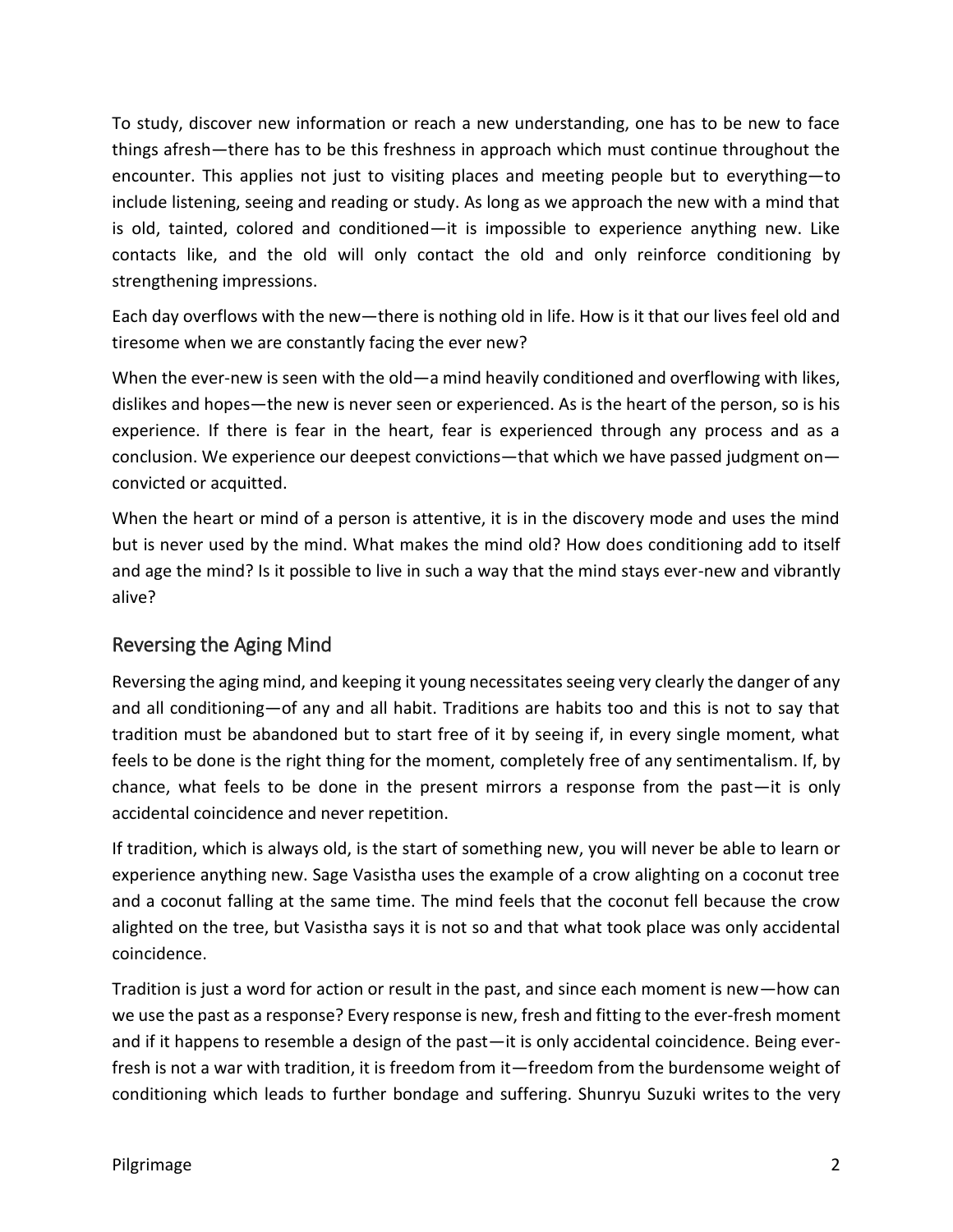heart of this, "In the beginner's mind there are many possibilities, but in the expert's, there are few."

How can there be any new action or discovery if it is rooted in the old? As is the seed, so is the tree. From old seeds must come old plants—tired and incapable of any refreshing at all.

If every thought, feeling, word and action starts afresh, much will be discovered; but for this, one has to stay ever alert—to be vigilant without remission. Every action must start afresh and stay fresh; that is, without a deposit registering on the mind of a like or dislike after the action.

Natural responses are quite different from the impressions gathered. You eat something very tasty and there is natural enjoyment, some licking of the lips too. This is natural and it does not involve thought. A moment later thought rises and asserts itself somehow as the enjoyer or in trying to find ways to repeat the experience. Thought was neither! It neither originated the experience which came about by natural hunger and somehow eating something that was very tasty. Thought is never there in the actual enjoyment either, but once the joy is felt (and this goes for sorrows in the same way too), thought rises and asserts its dominance through the entire experience and placing a value, starts devising ways to repeat the conditions in the hope of similar experience.

To reverse and rejuvenate the aging mind, the high danger of thought interference has to be seen so clearly that it rouses the inner intelligence, empowering it alone to begin and end actions. One has to face every situation as it arises, and to let it fall completely just like wave, without continuing mentally. When the action ends—it ends. The mind must have no room to assert itself and this comes about by facing as though for the first time the new and unfolding present.

The awakened intelligence sees and initiates action and lets the action fall—without the interference of thought at all. Memory is used if necessary, but it does not interfere with action because the awakened intelligence is empowered. There is no struggle or conflict, as the inner capital has shifted from habit, which is always old and incapable, to the inner intelligence which is ever new and unconditioned.

### Finding the Way, Discovering Self

Pilgrimage happens when newness, which is the very nature of the pilgrim, is in contact with the ever new, which is every situation without predisposition, for the purpose of knowing the truth directly—and here is where it has lasting benefit. The nature of the pilgrim is newness, a spirit of discovery, and it is in this spirit that one discovers oneself by observing clearly the rise of existing conditioning. The same inner intelligence that sees, also acts and does what is needed, not what one needs to do but what is needed. This is very important, as if our actions are guided by what we feel we need, there must be reaction and addition of impressions—more conditioning and bondage.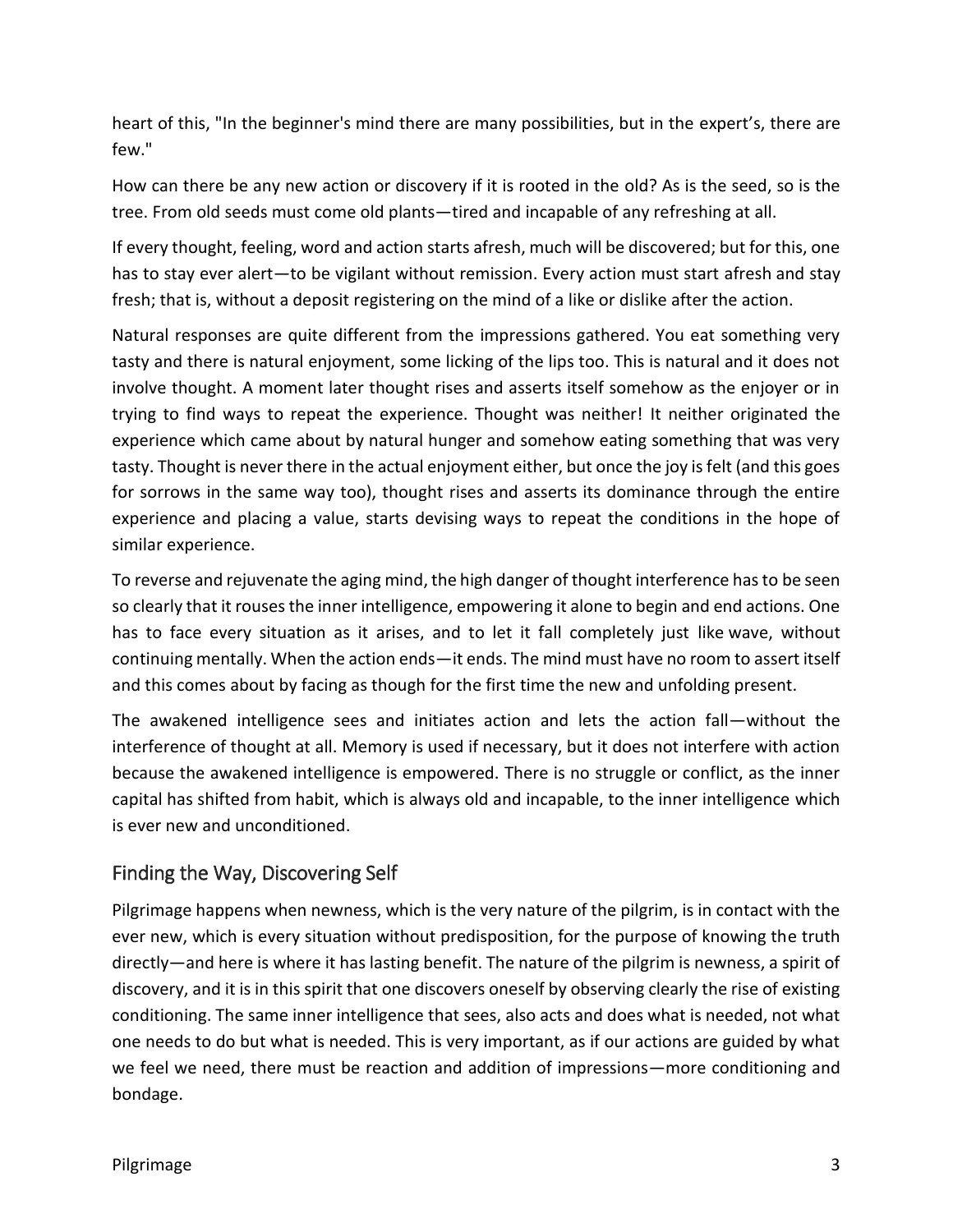Why can we not respond to a situation without standing outside it? As long as we stand outside it, there must not only be the interference but the domination of thought, because—the idea of outsideness is a thought itself. We have to see this very clearly.

We stand outside situations in the hopes of taking care of 'our interests' better. This initial division divorces us from reality and makes us smaller the more it is used, because the self which is universal is relegated to fragmentation by ignorance. We have been fed this diet of 'taking care of ourselves first' as the means to success, but it is the exact opposite—the means to self ruin! Hard work will bear fruit and sustain you quite nicely, too—why does hard work have to have 'taking care of ourselves first' added into it?

You might say that taking care of oneself is essential if we are to accomplish much or get ahead, but then you have to examine what 'accomplish much' and 'getting ahead' really mean. Everything you need to live comfortably will and must come by hard work. Greed and ambition are totally different, and if these be your lot—self-discovery and self-transformation are not possible.

Greed and ambition are the ego in full command and a mind burdened with this load can never benefit from any pilgrimage—however sacred or holy the ground. Greed and ambition are habits that have become deep-rooted in any and all conditions considered to be of personal value and gain—never the situation itself—and therefore totally blind. What possible benefit can such arid deserts of heart and mind possibly gain from any pilgrimage? Such burdened minds cannot enjoy life's simple pleasures or even smile, as the grinding of greed and ambition replace being awake to anything but greed and ambition.

You can achieve anything without greed and ambition—by sheer hard work. These two qualities do not give what they promise; on the contrary, they destroy any chance of peace and happiness, much less discovery and transformation. It is the same mind that goes everywhere, in relationships and on pilgrimage too—you cannot have two minds. This mind, even on pilgrimage, seeks to maximize personal gain with minimal loss as it cannot help not doing business—be-sinness! Nowadays, networking is a socially acceptable variant of greed and ambition's relentless appetite. Networking is working the net—nothing else! Trying to always see personal gain in every encounter and this must strengthen the personality or ego which drives it.

When every cell of your being sees, not just intellectually, but really sees the danger of the conditioned, of habit and personality—the inner intelligence awakens and this can cut through the densest of forests as long as it stays empowered.

Empowering the inner intelligence is not like giving the car keys to someone. You have to keep the conditioned mind out of all things, as selective empowerment is not possible at all. All conditioning means all conditioning—all thought, however dear it may be. If one is awake, there is no dear thought, as what we call 'dear' is a thought itself and it is now seen as ridiculous.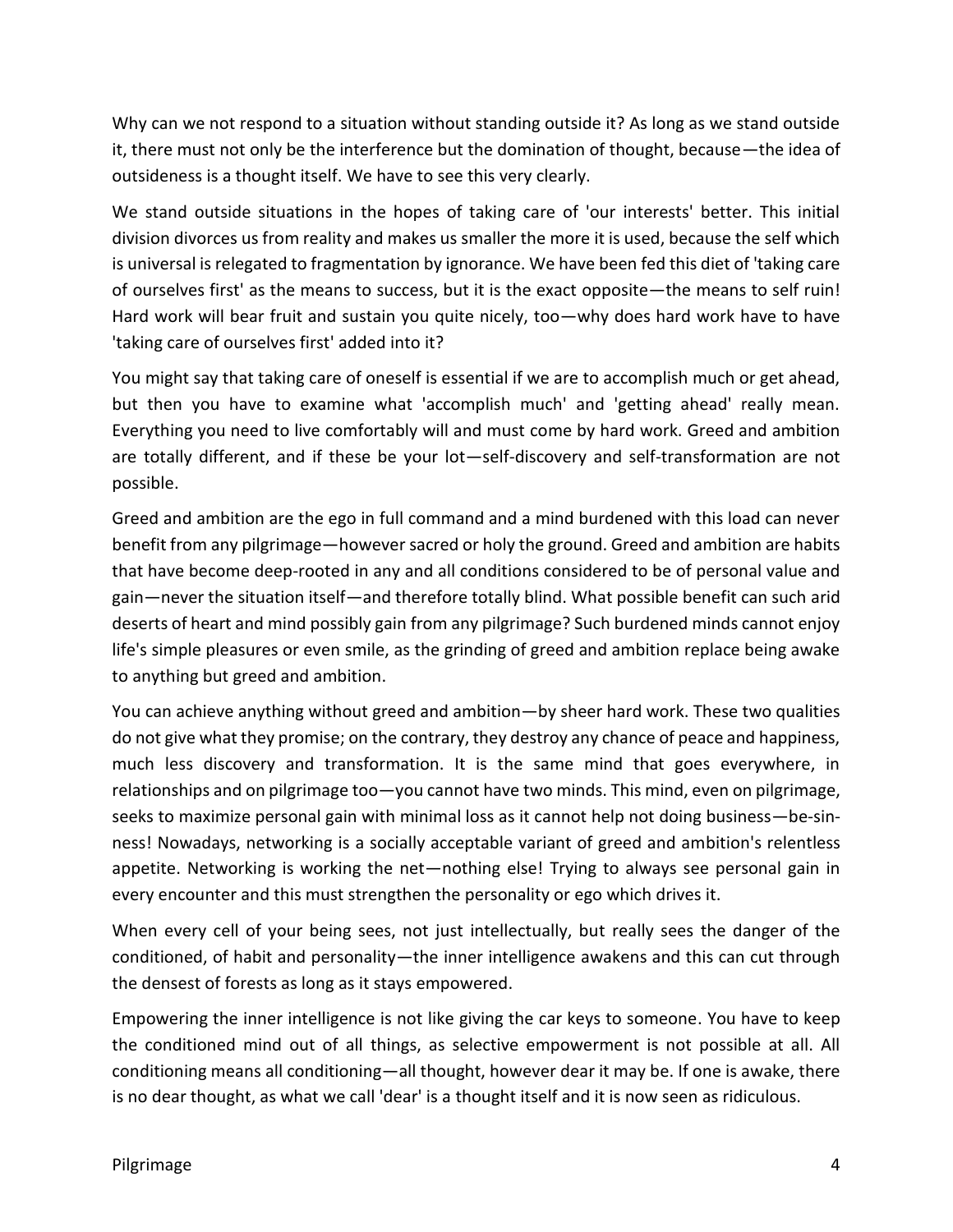There is no suppression in trying to keep the conditioned mind from interfering with all action rather, it is the quality of attention in the present which acts as a catalyst in the weakening of conditioning by not recharging it. The mind is made new by using it in a new way. No amount of wishful thinking or positive affirmation will help make the mind new—it is the way it is because of wrong use over many years and it has to be made new by right use. This requires tremendous effort and persistence which comes not by externally imposed discipline or fear but by understanding the danger and futility of careless and purposeless living.

When we practice, we find the path to renewal of the mind each time. Whatever medium be your practice: physical, selfless action, devotional, study or meditation—if you can start and remain fresh and enthusiastic each time, without the interference of thought as memory of previous efforts or hoped outcome—you will discover how to separate thought from consciousness and weaken the grip of conditioning. The content of memory of the past and hopes for a future is thought, and when you are vigilant during practice you see the rise and eventual fall of these while the practice continues-you learn to become aware of distraction but are no longer distracted.

What you discover in your practice continues in life and the momentum gained by this insight of separating thought from action functions in every aspect of living. All stress, fear, anxiety and confusion is due to the interference of thought with action rooted in the tangle of thought with consciousness. This is why what we call practice 'spiritual practice' or sadhana—it is the practice of discovering the movement of thought and its interference in one activity in a relatively controlled atmosphere.

This practice must work in the open field of life where everything comes at you from outside and from within. Practice done mechanically is devoid of transformation—it is a change of scenery and perhaps calming at best. Vigilance must be cultivated through practice and this vigilance must spread throughout all aspects of life. Then, we neither hurt nor cause hurt—all this, without thought. The inner passions and anxieties calm down not by distraction to rise again, but they give-up their steam—the mind surrenders to the largeness of its existence by assuming its rightful place as a function. Vigilance is light on the mind so it discovers its errors and makes itself new.

Every encounter becomes a pilgrimage to the most sacred, as it is thought that is the interference. Vigilance finds the way, one step at a time, the path unfolds as you tread on it. All the grandiose plans are seen as utterly useless and abandoned. You do what needs to be done with all zeal and enthusiasm and there is great joy with whatever shape events take. It does not matter if more comes or less, as one is free of the destructive and disruptive burden of greed, ambition and agenda, and freedom from these boulders borne all along allows one to enjoy whatever comes as freedom is the greatest gain itself.